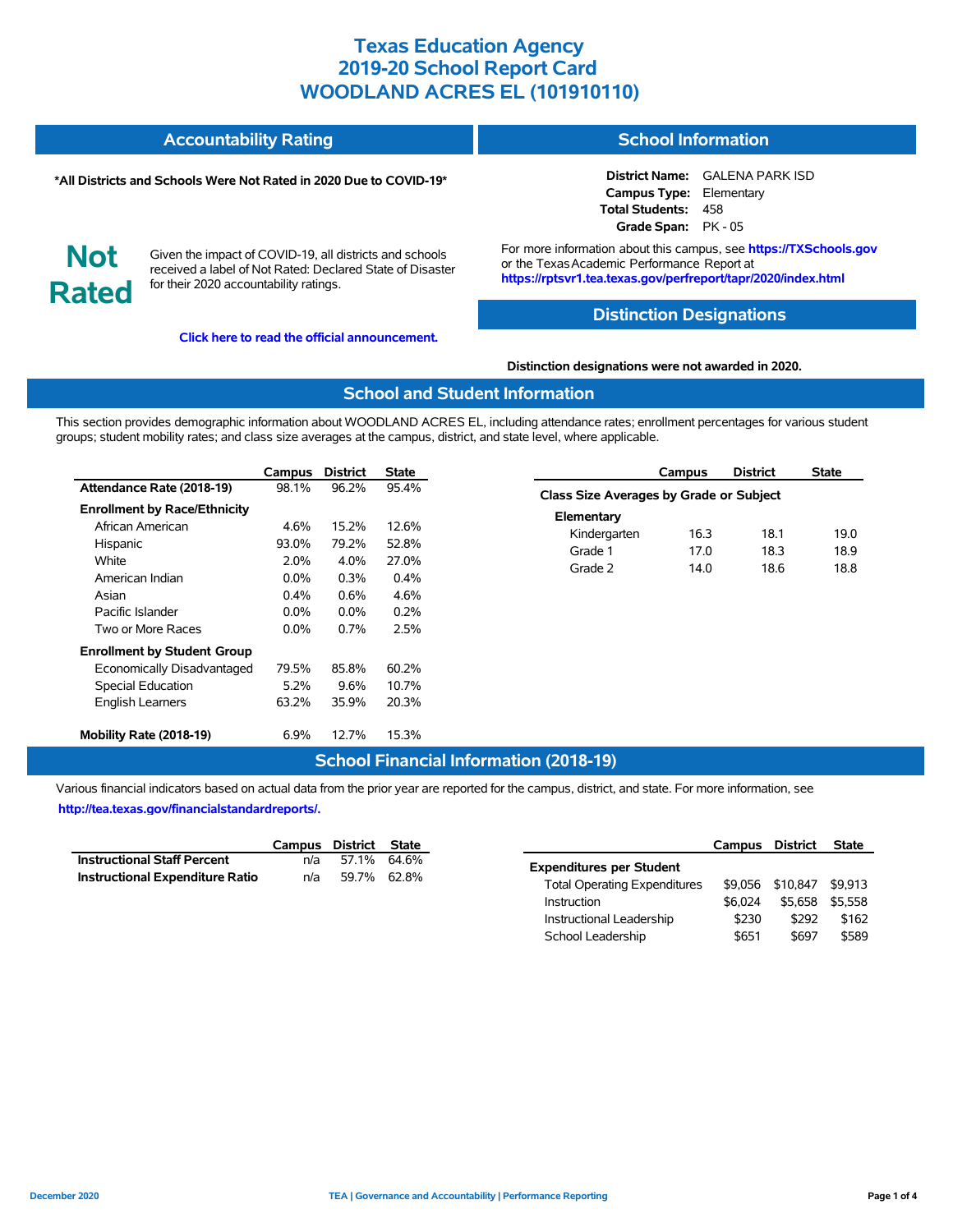### **STAAR Outcomes**

This section provides STAAR performance and Academic Growth outcomes. Academic Growth measures whether students are maintaining performance or improving from year to year. **Please note that due to the cancellation of spring 2020 State of Texas Assessments of Academic Readiness (STAAR) due to the COVID-19 pandemic, the performance of this year's report is not updated.**

|                                                                                |      |              |     |     | <b>African</b>                    |     |        | American |                          | <b>Pacific</b>  | <b>More</b>                  | Econ   |
|--------------------------------------------------------------------------------|------|--------------|-----|-----|-----------------------------------|-----|--------|----------|--------------------------|-----------------|------------------------------|--------|
|                                                                                |      | <b>State</b> |     |     | District Campus American Hispanic |     | White  | Indian   | Asian                    | <b>Islander</b> | Races                        | Disadv |
| STAAR Performance Rates at Approaches Grade Level or Above (All Grades Tested) |      |              |     |     |                                   |     |        |          |                          |                 |                              |        |
| All Subjects                                                                   | 2019 | 78%          | 78% | 81% | 77%                               | 81% | 83%    |          |                          |                 |                              | 79%    |
|                                                                                | 2018 | 77%          | 76% | 85% | 77%                               | 85% | 90%    |          |                          |                 | $\qquad \qquad \blacksquare$ | 83%    |
| ELA/Reading                                                                    | 2019 | 75%          | 73% | 81% | 80%                               | 81% | 86%    |          |                          |                 | $\overline{a}$               | 79%    |
|                                                                                | 2018 | 74%          | 72% | 86% | 80%                               | 86% | 100%   |          |                          |                 | $\overline{a}$               | 85%    |
| <b>Mathematics</b>                                                             | 2019 | 82%          | 84% | 84% | 60%                               | 85% | 86%    |          |                          |                 | $\qquad \qquad \blacksquare$ | 83%    |
|                                                                                | 2018 | 81%          | 84% | 89% | 80%                               | 90% | 86%    |          |                          |                 | $\overline{a}$               | 88%    |
| Writing                                                                        | 2019 | 68%          | 67% | 75% | $\ast$                            | 76% | $\ast$ |          |                          |                 | $\overline{a}$               | 75%    |
|                                                                                | 2018 | 66%          | 64% | 82% | $\ast$                            | 82% | 83%    |          |                          |                 | $\overline{\phantom{a}}$     | 78%    |
| Science                                                                        | 2019 | 81%          | 82% | 78% | ∗                                 | 77% |        |          |                          |                 | $\qquad \qquad \blacksquare$ | 74%    |
|                                                                                | 2018 | 80%          | 80% | 70% | $\ast$                            | 71% |        |          |                          |                 | $\overline{a}$               | 69%    |
| STAAR Performance Rates at Meets Grade Level or Above (All Grades Tested)      |      |              |     |     |                                   |     |        |          |                          |                 |                              |        |
| All Subjects                                                                   | 2019 | 50%          | 46% | 53% | 46%                               | 53% | 61%    |          |                          |                 | $\overline{\phantom{a}}$     | 48%    |
|                                                                                | 2018 | 48%          | 44% | 50% | 62%                               | 50% | 52%    |          |                          |                 | $\overline{a}$               | 47%    |
| ELA/Reading                                                                    | 2019 | 48%          | 41% | 51% | 80%                               | 51% | 43%    |          |                          |                 | $\overline{\phantom{a}}$     | 46%    |
|                                                                                | 2018 | 46%          | 40% | 49% | 80%                               | 48% | 43%    |          |                          |                 | L,                           | 46%    |
| Mathematics                                                                    | 2019 | 52%          | 53% | 57% | 20%                               | 57% | 86%    |          |                          |                 | $\overline{a}$               | 51%    |
|                                                                                | 2018 | 50%          | 50% | 57% | 60%                               | 57% | 57%    |          |                          |                 | $\overline{\phantom{a}}$     | 54%    |
| Writing                                                                        | 2019 | 38%          | 33% | 48% | $\ast$                            | 50% | $\ast$ |          |                          |                 | $\overline{a}$               | 47%    |
|                                                                                | 2018 | 41%          | 37% | 57% | $\ast$                            | 57% | 50%    |          |                          |                 | $\overline{a}$               | 52%    |
| Science                                                                        | 2019 | 54%          | 51% | 53% | $\ast$                            | 52% | $\ast$ |          |                          |                 | $\overline{a}$               | 46%    |
|                                                                                | 2018 | 51%          | 45% | 31% | $\ast$                            | 31% |        |          |                          |                 | $\overline{a}$               | 25%    |
| STAAR Performance Rates at Masters Grade Level (All Grades Tested)             |      |              |     |     |                                   |     |        |          |                          |                 |                              |        |
| All Subjects                                                                   | 2019 | 24%          | 18% | 26% | 15%                               | 26% | 33%    |          |                          |                 | $\qquad \qquad \blacksquare$ | 23%    |
|                                                                                | 2018 | 22%          | 16% | 21% | 46%                               | 20% | 33%    |          |                          |                 | $\overline{\phantom{a}}$     | 18%    |
| ELA/Reading                                                                    | 2019 | 21%          | 14% | 21% | 20%                               | 20% | 43%    |          |                          |                 | $\overline{a}$               | 18%    |
|                                                                                | 2018 | 19%          | 13% | 20% | 40%                               | 20% | 29%    |          |                          |                 | $\qquad \qquad \blacksquare$ | 17%    |
| Mathematics                                                                    | 2019 | 26%          | 25% | 32% | 20%                               | 32% | 29%    |          |                          |                 | L,                           | 29%    |
|                                                                                | 2018 | 24%          | 21% | 24% | 60%                               | 22% | 57%    |          |                          |                 | $\qquad \qquad \blacksquare$ | 20%    |
| Writing                                                                        | 2019 | 14%          | 9%  | 22% | $\ast$                            | 23% | $\ast$ |          |                          |                 | $\overline{\phantom{a}}$     | 20%    |
|                                                                                | 2018 | 13%          | 9%  | 29% | ∗                                 | 29% | 17%    |          |                          |                 | $\qquad \qquad \blacksquare$ | 25%    |
| Science                                                                        | 2019 | 25%          | 18% | 26% | $\ast$                            | 27% | ∗      |          |                          |                 | $\overline{a}$               | 26%    |
|                                                                                | 2018 | 23%          | 15% | 10% | $\ast$                            | 10% | $\ast$ |          | $\overline{\phantom{a}}$ |                 | $\overline{a}$               | 6%     |
| <b>Academic Growth Score (All Grades Tested)</b>                               |      |              |     |     |                                   |     |        |          |                          |                 |                              |        |
| <b>Both Subjects</b>                                                           | 2019 | 69           | 69  | 73  | 42                                | 74  | 88     |          |                          |                 |                              | 73     |
|                                                                                | 2018 | 69           | 69  | 71  | 67                                | 70  | 89     |          |                          |                 | $\overline{a}$               | 69     |
| ELA/Reading                                                                    | 2019 | 68           | 66  | 71  | $\ast$                            | 71  | $\ast$ |          |                          |                 | $\overline{a}$               | 71     |
|                                                                                | 2018 | 69           | 68  | 74  | $\ast$                            | 73  | 93     |          |                          |                 | L,                           | 74     |
| <b>Mathematics</b>                                                             | 2019 | 70           | 72  | 76  | $\ast$                            | 76  | $\ast$ |          |                          |                 | $\overline{a}$               | 75     |
|                                                                                | 2018 | 70           | 71  | 68  | $\ast$                            | 67  | 86     |          |                          |                 |                              | 65     |

? Indicates that the data for this item were statistically improbable or were reported outside a reasonable range.<br>- Indicates zero observations reported for this group.<br>\* Indicates results are masked due to small numbers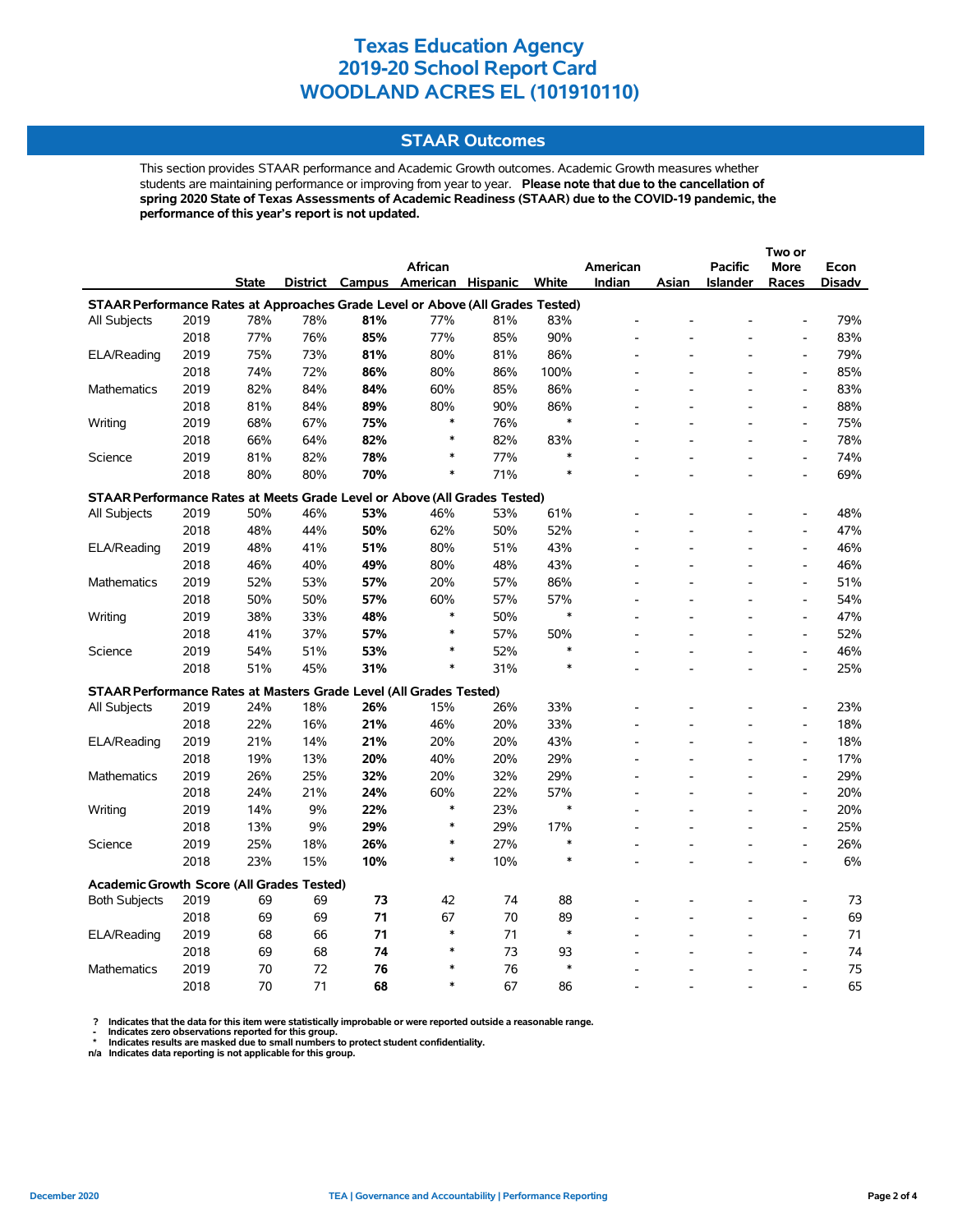### **Prior-Year Non-Proficient and Student Success Initiative STAAR Outcomes**

Progress of Prior-Year Non-Proficient Students shows STAAR performance rates for students who did not perform satisfactorily in 2017-18 but did in 2018-19. Student Success Initiative shows rates related to the requirement for students to demonstrate proficiency on the reading and mathematics STAAR in grades 5 and 8. **Please note that due to the cancellation of spring 2020 State of Texas Assessments of Academic Readiness (STAAR) due to the COVID-19 pandemic, this year's report is not updated.**

|                                                                       |              |                                      |                                                   |                                                                       |                 |              | Two or   |       |                 |             |               |
|-----------------------------------------------------------------------|--------------|--------------------------------------|---------------------------------------------------|-----------------------------------------------------------------------|-----------------|--------------|----------|-------|-----------------|-------------|---------------|
|                                                                       |              |                                      |                                                   | African                                                               |                 |              | American |       | <b>Pacific</b>  | <b>More</b> | Econ          |
|                                                                       | <b>State</b> | <b>District</b>                      | Campus                                            | American                                                              | <b>Hispanic</b> | <b>White</b> | Indian   | Asian | <b>Islander</b> | Races       | <b>Disadv</b> |
| Progress of Prior-Year Non-Proficient Students                        |              |                                      |                                                   |                                                                       |                 |              |          |       |                 |             |               |
| Sum of Grades 4-8                                                     |              |                                      |                                                   |                                                                       |                 |              |          |       |                 |             |               |
| Reading                                                               |              |                                      |                                                   |                                                                       |                 |              |          |       |                 |             |               |
| 2019                                                                  | 41%          | 42%                                  | 50%                                               |                                                                       | 48%             | ∗            |          |       |                 |             | 48%           |
| 2018                                                                  | 38%          | 39%                                  | 72%                                               | $\ast$                                                                | 72%             | ∗            |          |       |                 |             | 75%           |
| <b>Mathematics</b>                                                    |              |                                      |                                                   |                                                                       |                 |              |          |       |                 |             |               |
| 2019                                                                  | 45%          | 50%                                  | 44%                                               |                                                                       | 44%             |              |          |       |                 |             | 44%           |
| 2018                                                                  | 47%          | 55%                                  | 53%                                               |                                                                       | 56%             | $\ast$       |          |       |                 |             | 50%           |
| <b>Students Success Initiative</b>                                    |              |                                      |                                                   |                                                                       |                 |              |          |       |                 |             |               |
| <b>Grade 5 Reading</b>                                                |              |                                      |                                                   |                                                                       |                 |              |          |       |                 |             |               |
|                                                                       |              |                                      |                                                   | Students Meeting Approaches Grade Level on First STAAR Administration |                 |              |          |       |                 |             |               |
| 2019                                                                  | 78%          | 73%                                  | 88%                                               | $\ast$                                                                | 88%             | ∗            |          |       |                 |             | 85%           |
|                                                                       |              |                                      | <b>Students Requiring Accelerated Instruction</b> |                                                                       |                 |              |          |       |                 |             |               |
| 2019                                                                  | 22%          | 27%                                  | 12%                                               | *                                                                     | 13%             | $\ast$       |          |       |                 |             | 15%           |
|                                                                       |              | <b>STAAR Cumulative Met Standard</b> |                                                   |                                                                       |                 |              |          |       |                 |             |               |
| 2019                                                                  | 86%          | 84%                                  | 93%                                               | $\ast$                                                                | 92%             | *            |          |       |                 |             | 91%           |
| <b>Grade 5 Mathematics</b>                                            |              |                                      |                                                   |                                                                       |                 |              |          |       |                 |             |               |
| Students Meeting Approaches Grade Level on First STAAR Administration |              |                                      |                                                   |                                                                       |                 |              |          |       |                 |             |               |
| 2019                                                                  | 83%          | 86%                                  | 93%                                               |                                                                       | 92%             |              |          |       |                 |             | 91%           |
|                                                                       |              |                                      | <b>Students Requiring Accelerated Instruction</b> |                                                                       |                 |              |          |       |                 |             |               |
| 2019                                                                  | 17%          | 14%                                  | 7%                                                | *                                                                     | 8%              | *            |          |       |                 |             | 9%            |
|                                                                       |              | <b>STAAR Cumulative Met Standard</b> |                                                   |                                                                       |                 |              |          |       |                 |             |               |
| 2019                                                                  | 90%          | 91%                                  | 99%                                               | ∗                                                                     | 98%             | $\ast$       |          |       |                 |             | 98%           |

 **? Indicates that the data for this item were statistically improbable or were reported outside a reasonable range.**

 **- Indicates zero observations reported for this group. \* Indicates results are masked due to small numbers to protect student confidentiality.**

**n/a Indicates data reporting is not applicable for this group.**